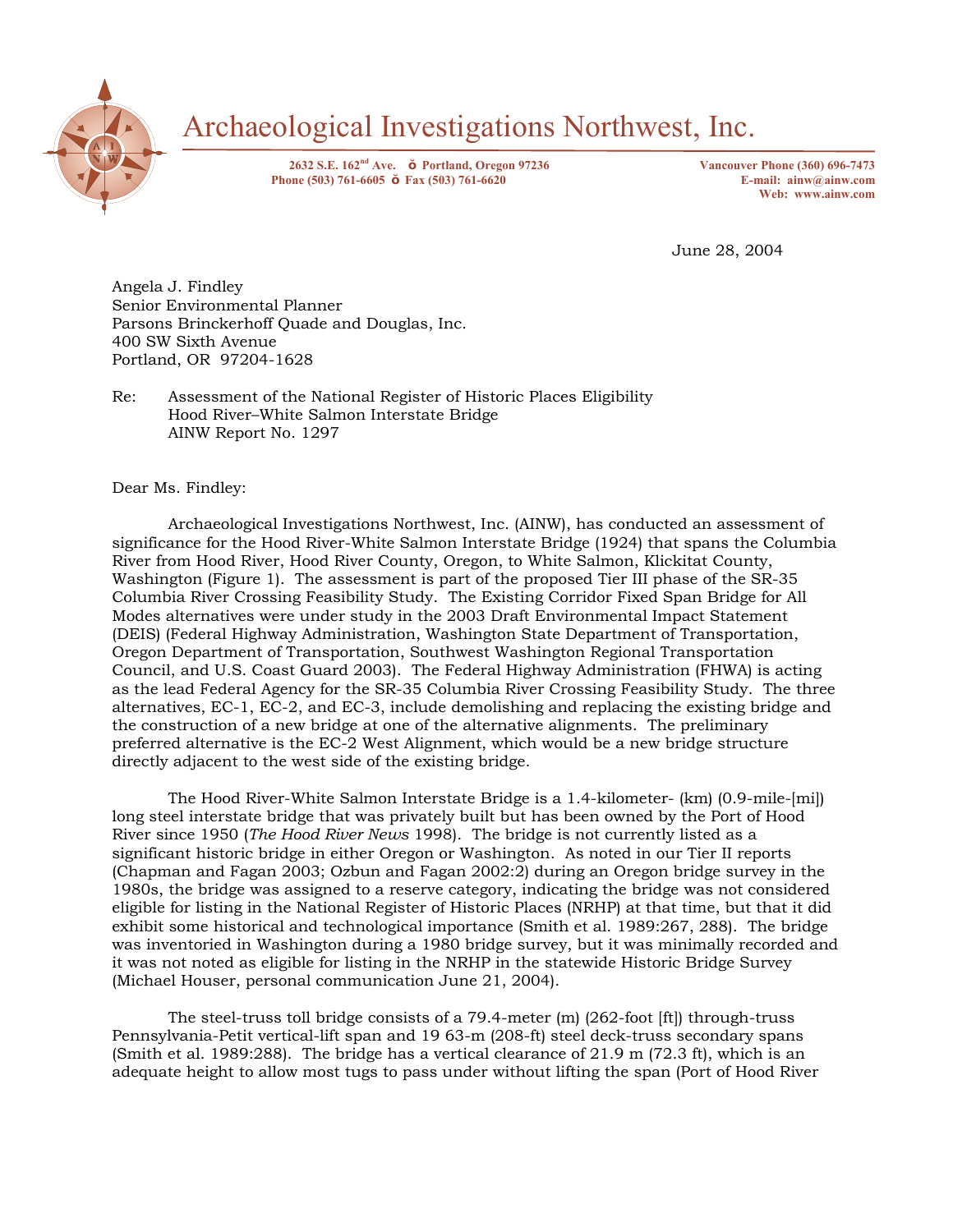2000). The bridge rests on original concrete piers and has an open-grate steel deck that was added in 1951-1952, replacing the original wood plank deck.

### *Recommendations for NRHP Eligibility and Level of Effect*

 AINW recommends that the Hood River-White Salmon Interstate Bridge is eligible for listing in the National Register of Historic Places under Criteria A, B, and C. These eligibility recommendations and a historic context statement are found in the attached *Oregon Inventory of Historic Properties Section 106 Documentation Form*. AINW finds that the proposed removal of the bridge will have an adverse effect on the historic structure. A description of the proposed action and the effect of the action on the bridge can be found in the attached *Oregon Inventory of Historic Properties Section 106 Level of Effect Form*.

 The Hood River-White Salmon Interstate Bridge is recommended eligible for listing in the NRHP under Criterion A for its role in Oregon and Washington transportation history as the second oldest bridge-crossing on the Columbia River; under Criterion B for its association with builder C. N. McDonald, contractor and Vice-president of the Gilpin Construction Company; and under Criterion C, as a representation of the Pennsylvania Petit structural system and for the vertical lift-span that was added in 1938-1940 because of the higher river-water level that was created by the Bonneville Dam.

 Previous to the present study, informal inquiries regarding the historical significance of the bridge were made with staff historic preservation specialists at the Oregon State Historic Preservation Office (SHPO) and the Washington Office of Archaeology and Historic Preservation (OAHP). The Oregon SHPO representative offered an opinion regarding NRHP eligibility on January 14, 2003, by noting that the bridge retains enough integrity to be eligible, but that a comparison of the bridge with similar Pennsylvania-Petit bridges in Oregon and Washington was necessary for a complete evaluation. Comparisons have been accomplished as part of the current phase of study and are detailed in the attached Documentation Form.

 As part of the earlier phase of documentation process and development of mitigation measures, the Oregon SHPO representative also recommended coordination with the Washington OAHP representative. The Oregon SHPO offered to act as the lead State Agency in the Section 106 coordination and assessment process, but suggested that Washington, as the secondary State Agency, be copied on correspondence and included as a signatory of any memorandum of agreement that is developed to specify appropriate mitigation measures (Christine Curran, Preservation Specialist, Oregon SHPO, personal communication January 14, 2003). Michael Houser, Architectural Historian with the OAHP, agreed with the Oregon SHPOís assessment and recommendations (personal communication January 16, 2003, and June 21, 2004).

#### *Proposed Mitigation Measures*

 Both the Oregon and Washington preservation office representatives offered suggestions in January 2003 for possible mitigation should the bridge be determined eligible and its removal considered an adverse effect. Both will likely recommend photographic and structural documentation following the Historic American Engineering Record (HAER) specifications.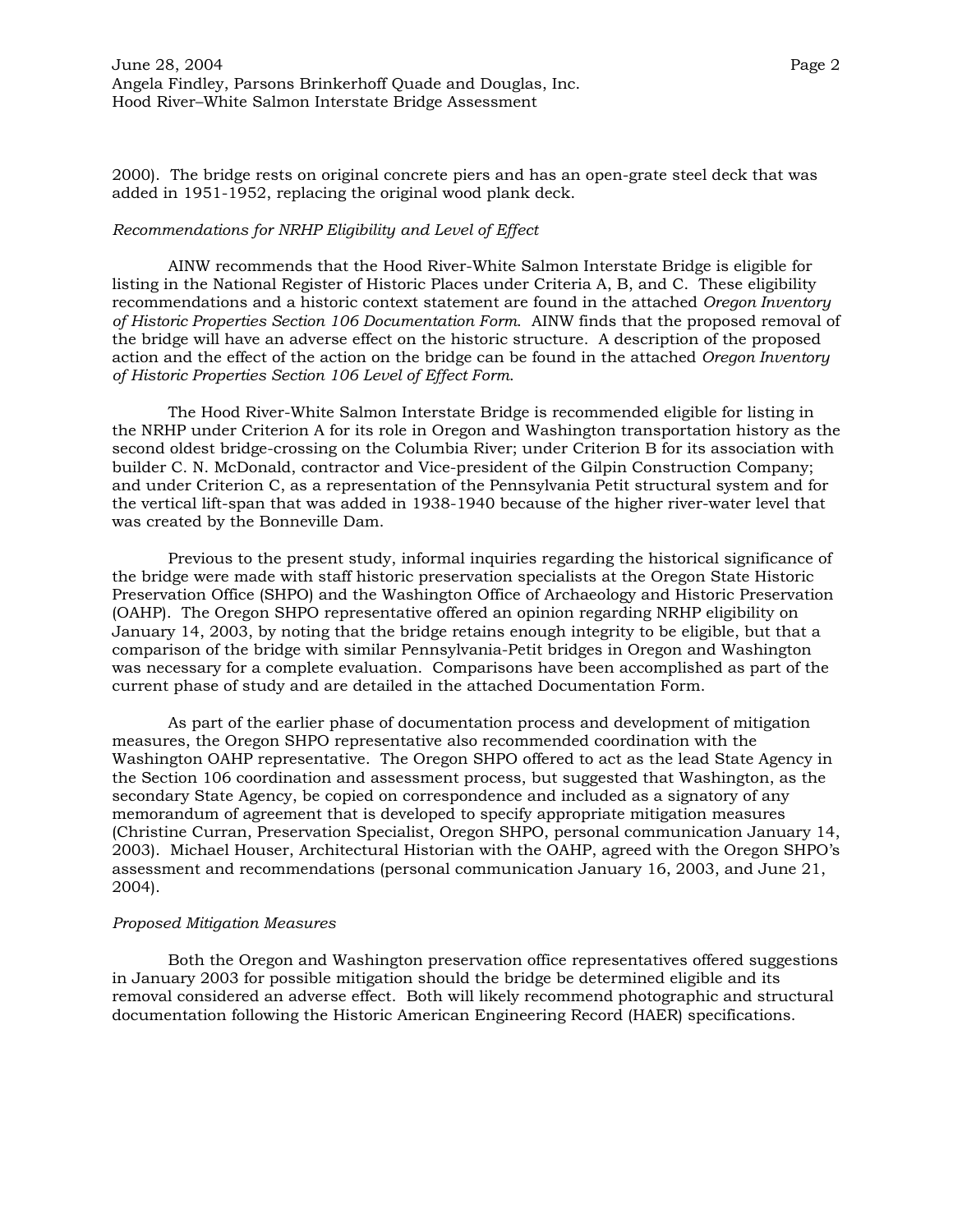June 28, 2004 Page 3 Angela Findley, Parsons Brinkerhoff Quade and Douglas, Inc. Hood River-White Salmon Interstate Bridge Assessment

#### *Summary and Recommendations*

In summary, the Hood River-White Salmon Interstate Bridge contains qualities that contribute to its NRHP eligibility. Removal of the bridge is considered an adverse effect; however, mitigation measures including a photographic documentation and historical narrative of the structure, and locating the original construction and vertical-lift modification plans, could be used to preserve a record of the historically important physical characteristics of the bridge.

 AINW recommends that the Section 106 Documentation Form be submitted on behalf of the FHWA, acting as the lead Federal Agency for the SR-35 Columbia River Crossing Feasibility Study, to the Oregon SHPO, with a copy to the Washington OAHP. A request for concurrence of this determination of eligibility should be submitted to the Oregon SHPO and the Washington OAHP. Upon SHPO and OAHP concurrence, mitigation measures including historical documentation should be developed on behalf of the FHWA in consultation with the Oregon SHPO and Washington OAHP.

Sincerely,<br>John K. Fagan John R. Fagan<br>Judith A. Chapman, M.A. John L. Fagan, Ph.D.<br>Architectural Historian President/Senior Arch

President/Senior Archaeologist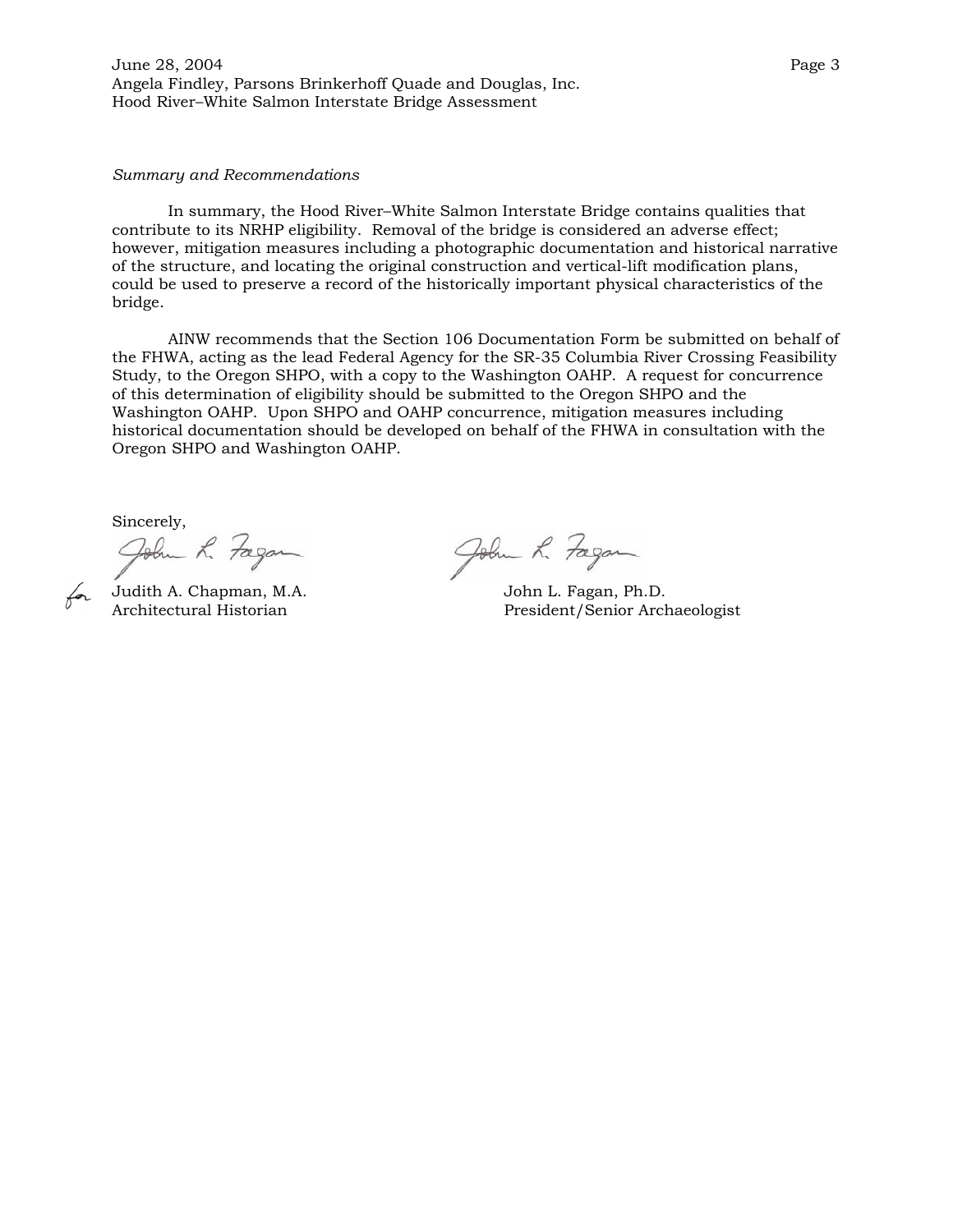## *References*

Chapman. Judith S., and John L. Fagan

2003 Assessment of the National Register of Historic Places Eligibility Hood River-White *Salmon Interstate Bridge*. Archaeological Investigations Northwest, Inc. Report No. 1040. Prepared for Parsons Brinckerhoff Quade & Douglas, Inc., Portland, Oregon.

Federal Highway Administration, Washington State Department of Transportation, Oregon Department of Transportation, Southwest Washington Regional Transportation Council, and U.S. Coast Guard.

 2003 *SR-35 Columbia River Crossing: Draft Environmental Impact State and Section 4(f) Evaluation.* 

Ozbun, Terry L., and John L. Fagan

 2002 *Tier II Cultural Resource Analysis of Three Possible Corridors for the SR-35 Columbia River Crossing*. Archaeological Investigations Northwest, Inc. Report No. 244. Prepared for Parsons Brinckerhoff Quade and Douglas, Inc., Portland.

Port of Hood River

 2000 Hood River-White Salmon Interstate Bridge. Typescript on file, Port of Hood River, Oregon.

 2004 *History Highlights ñ The Port of Hood River 1933-2001*. Electronic document, http://www.portofhoodriver.com/History/History%20Highlights.htm, accessed June 15, 2004..

Smith, Dwight A., James B. Norman, and Pieter T. Dykman

 1989 *Historic Highway Bridges of Oregon*. 2nd edition. Oregon Historical Society Press, Portland.

*The Hood River News* [Hood River, Oregon]

1998 Celebrating 65 Years: Port of Hood River. 26 August: Supplement.